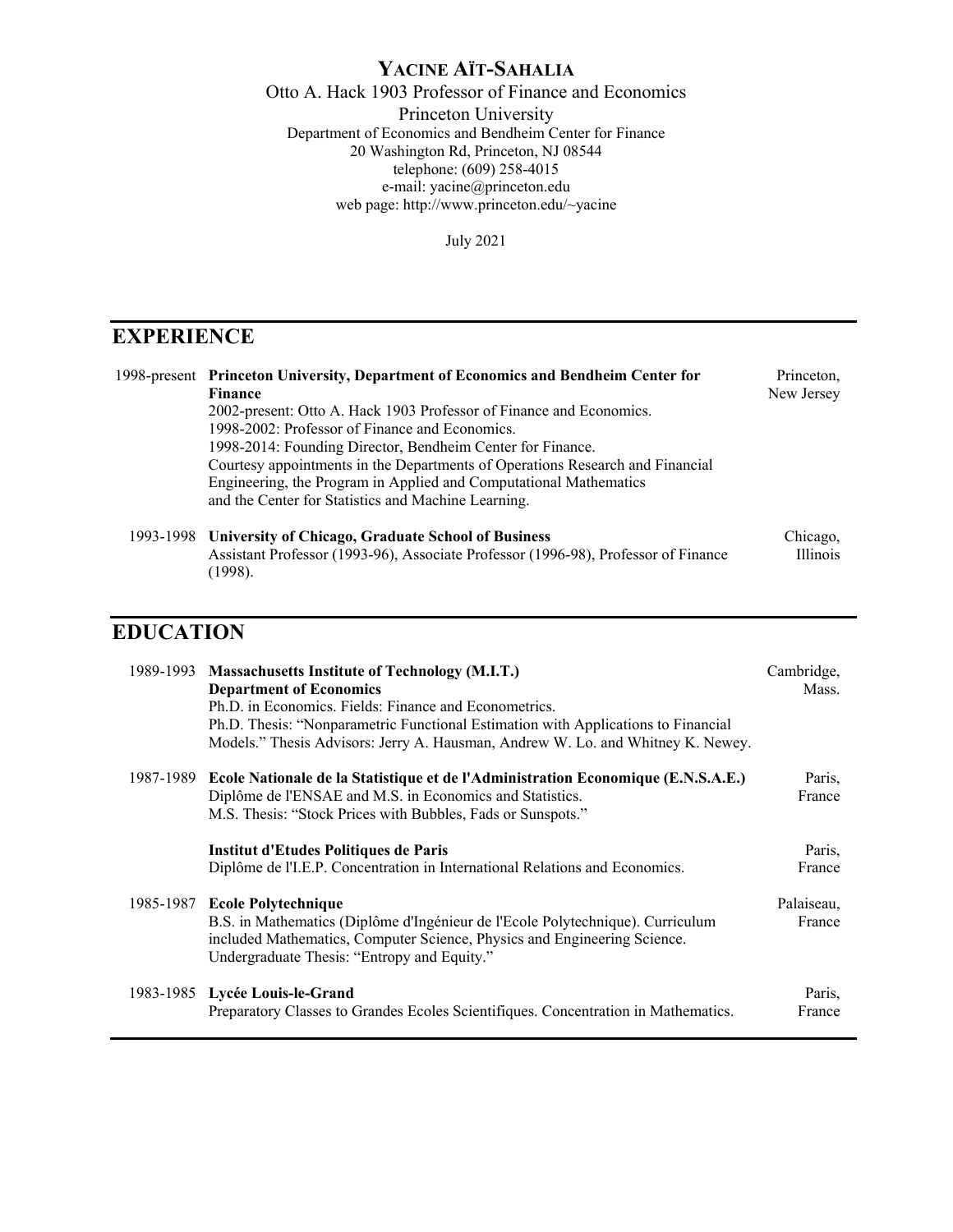#### **HONORS AND AWARDS**

- 2020 Elected Fellow of the International Association for Applied Econometrics.
- 2014 Halbert White Memorial Lecture, Society for Financial Econometrics.
- 2012-present International Scientific Council of the Institut Louis Bachelier.
	- 2012 Elected Fellow of the Society for Financial Econometrics.
	- 2011-12 Vice-President of the International Scientific Jury, Agence Nationale de la Recherche.
		- 2009 CORE Lectures, Louvain-la-Neuve, Belgium.
		- 2008 Hermann Otto Hirschfeld Lectures, Humbolt University, Berlin.
		- 2008 Fellow, *Journal of Econometrics*.
		- 2008 Elected Fellow of the American Statistical Association.
	- 2008-09 John Simon Guggenheim Memorial Foundation Fellow.
		- 2006 Econometric Society Australasian Meeting *E.J. Hannan Lecture*.
		- 2005 Econometric Society World Congress Invited Lecture.
		- 2004 Elected Fellow of the Institute of Mathematical Statistics.
		- 2003 Dennis J. Aigner Award for the best paper in applied econometrics published in the *Journal of Econometrics* in 2001 and 2002.
	- 2003-2006 Director of the Western Finance Association.
		- 2002 Elected Fellow of the Econometric Society.
		- 2001 Awarded the 2001 Annual FAME Research Prize.
	- 1998-2000 Awarded Alfred P. Sloan Research Fellowship.
	- 2009-2012 NSF Grant: "Specification Analysis of Continuous-Time Models"
	- 2005-2008 NSF Grant: "Nonparametric Transition Based-Tests for Markov Processes"
	- 2004-2007 NSF Grant: "The Econometrics of Distinguishing Jumps from Volatility"
	- 2001-2004 NSF Grant: "Econometric Methods for Discretely-Sampled Continuous-Time Models"
	- 1998-2001 NSF Grant: "The Dynamics of Interest Rates: Specification Analysis"
		- 1998 Cornerstone Research Award by the *Western Finance Association*.
		- 1997 Michael J. Brennan Award for the best paper published in the *Review of Financial Studies* in 1996.
		- 1997 Invited lecturer: *American Mathematical Society* and *Institute of Mathematical Statistics*.
- 1997, 98 Member of the Program Committee of the *Econometric Society.*

2000, 03, 04

- 1997 Named an "outstanding faculty" by *Business Week*'s Guide to the Best Business Schools.
- 1995-present Faculty Research Fellow (1995-98), then Research Associate (1998-present), at the *National Bureau of Economic Research.*
	- 1995 Emory Williams Award for Excellence in Teaching ("Teacher of the Year") at the Graduate School of Business, University of Chicago.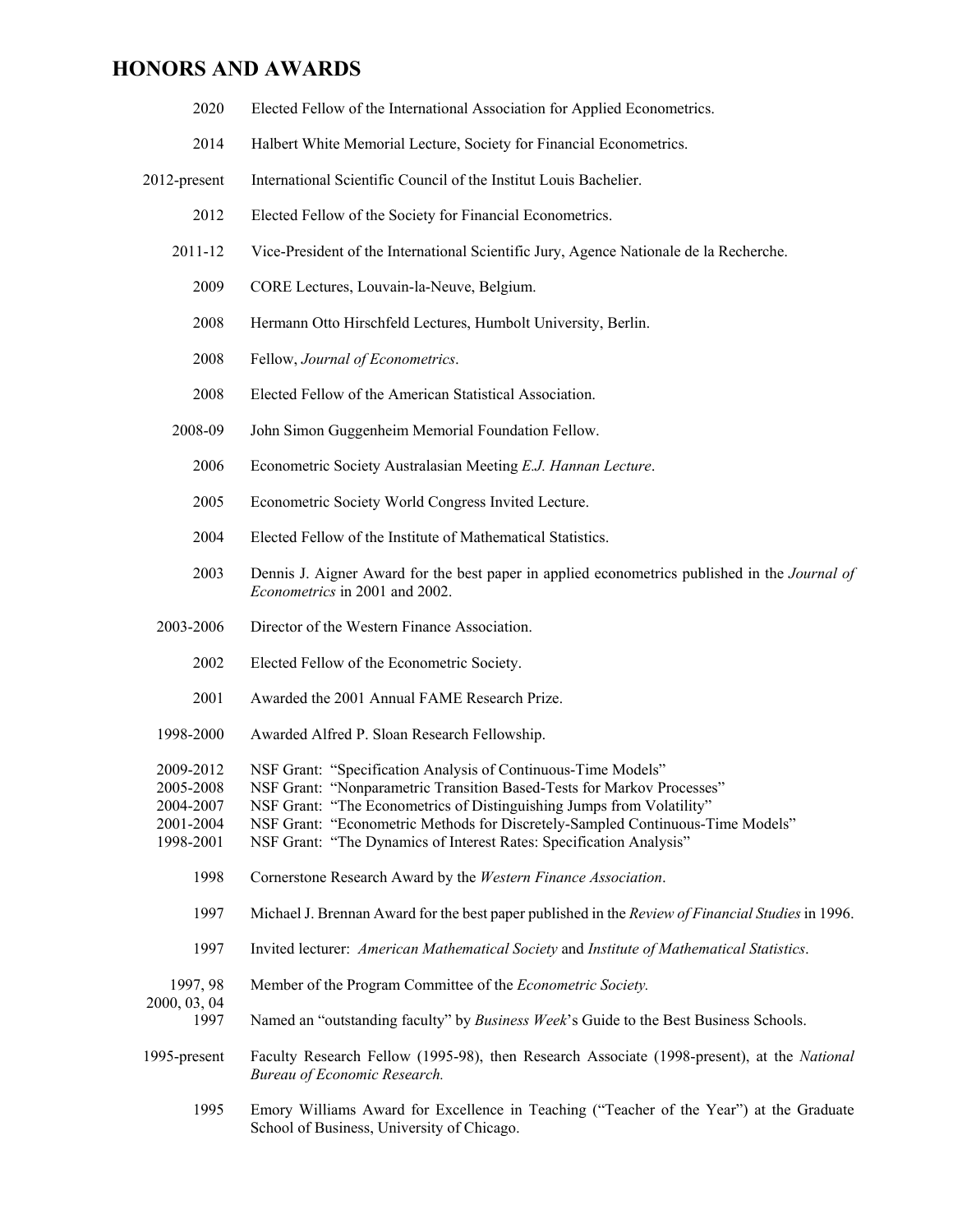| 1994 | Zellner Thesis Award by the <i>American Statistical Association</i> , honorable mention. |  |  |  |  |
|------|------------------------------------------------------------------------------------------|--|--|--|--|
|------|------------------------------------------------------------------------------------------|--|--|--|--|

| May 1993  | Invited to <i>The Review of Economic Studies</i> 1993 European Tour, designed to "promote the<br>doctoral work of the most promising young researchers."                             |
|-----------|--------------------------------------------------------------------------------------------------------------------------------------------------------------------------------------|
| 1989-93   | Awarded M.I.T. Doctoral Fellowship.                                                                                                                                                  |
| July 1989 | Lauréat avec les félicitations spéciales du Jury of Institut d'Etudes Politiques de Paris (Summa<br><i>cum Laude</i> ). Ranked first.                                                |
| July 1987 | Awarded Ecole Polytechnique's Prize for Best Undergraduate Thesis of the Year (Prix d'Option<br>de l'Ecole Polytechnique). B.S. Summa cum Laude.                                     |
| July 1985 | Ranked first and third (top 1/1000) of applicants taking competitive entrance exams to France's<br>"Grandes Ecoles" (Ecole Polytechnique, Ecole des Mines-Ponts and Ecole Centrale). |
| July 1983 | Baccalauréat Mention Très Bien (Summa cum Laude).                                                                                                                                    |

## **PUBLICATIONS**

"Maximum Likelihood Estimation of Latent Markov Models Using Closed-Form Approximations," with Chenxu Li and Chen Xu Li, forthcoming in the Journal of Econometrics.

"Closed-form Implied Volatility Surfaces for Stochastic Volatility Models with Jumps," with Chenxu Li and Chen Xu Li, Journal of Econometrics, 2021, 222, 364-392.

"Implied Stochastic Volatility Models," with Chenxu Li and Chen Xu Li, Review of Financial Studies, 2021, 34, 394-450.

"From Tick Data to Semimartingales," with Jean Jacod, Annals of Applied Probability, 2020, 30, 2740-2768.

"The Term Structure of Equity and Variance Risk Premia," with Mustafa Karaman and Loriano Mancini, Journal of Econometrics, 2020, 219, 204-230.

"High Frequency Traders and the Price Process," with Celso Brunetti, Journal of Econometrics, 2020, 217, 20- 45.

"High-Frequency Factor Models and Regressions," with Ilze Kalnina and Dacheng Xiu, Journal of Econometrics, 2020, 216, 86-105.

"Robust Consumption and Portfolio Policies When Asset Prices Can Jump," with Felix Matthys, Journal of Economic Theory, 2019, 179, 1-56.

"Principal Component Analysis of High Frequency Data," with Dacheng Xiu, Journal of the American Statistical Association, 2019, 114, 287-303.

"A Hausman Test for the Presence of Market Microstructure Noise in High Frequency Data," with Dacheng Xiu, Journal of Econometrics, 2019, 211, 176-205.

"Semimartingale: Itô or Not?," with Jean Jacod, Stochastic Processes and their Applications, 2018, 128, 233- 254.

"Estimation of the Continuous and Discontinuous Leverage Effects," with Jianqing Fan, Roger J.A. Laeven, Christina Dan Wang and Xiye Yang, Journal of the American Statistical Association, 2017, 112, 1744-1758.

"Using Principal Component Analysis to Estimate a High Dimensional Factor Model with High Frequency Data," with Dacheng Xiu, Journal of Econometrics, 2017, 201, 384-399.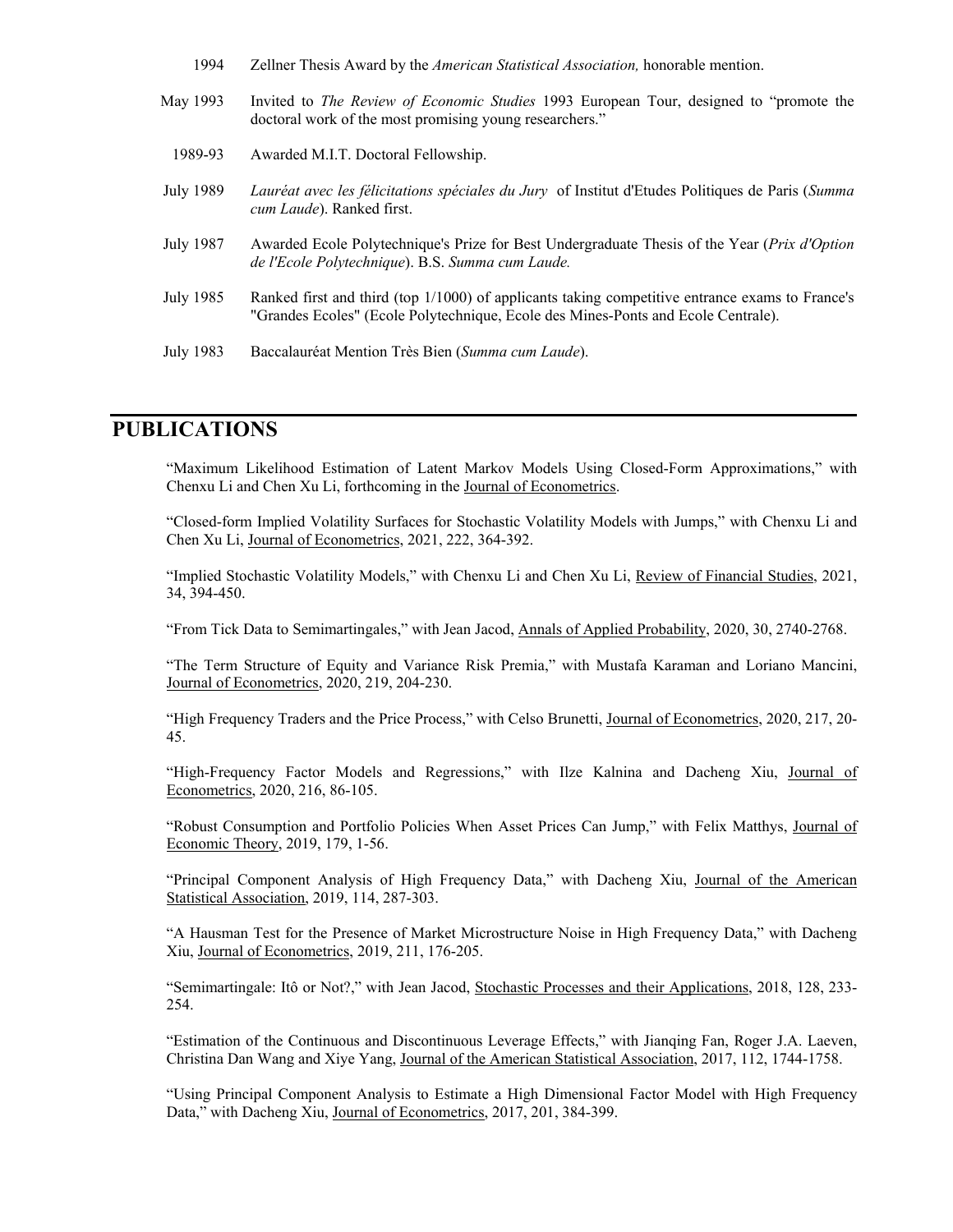"Increased Correlation Among Asset Classes: Are Volatility or Jumps to Blame, or Both?," with Dacheng Xiu, Journal of Econometrics, 2016, 194, 205-219.

"Bandwidth Selection and Asymptotic Properties of Local Nonparametric Estimators in Possibly Nonstationary Continuous-Time Models," with Joon Y. Park, Journal of Econometrics, 2016, 192, 119-138.

"Portfolio Choice in Markets with Contagion," with Tom Hurd, Journal of Financial Econometrics, 2016, 14, 1-28.

"Modeling Financial Contagion Using Mutually Exciting Jump Processes," with Julio Cacho-Diaz and Roger Laeven, Journal of Financial Economics, 2015, 117, 585-606.

"Market-Based Estimation of Stochastic Volatility Models," with Dante Amengual and Elena Manresa, Journal of Econometrics, 2015, 187, 418-435.

"Mutual Excitation in Eurozone Sovereign CDS," with Roger J.A. Laeven and Loriana Pelizzon, Journal of Econometrics, 2014, 183, 151-167.

"The Leverage Effect Puzzle: Disentangling Sources of Bias at High Frequency," with Jianqing Fan and Yingying Li, Journal of Financial Economics, 2013, 109, 224-249.

"Analyzing the Spectrum of Asset Returns: Jump and Volatility Components in High Frequency Data," with Jean Jacod, Journal of Economic Literature, 2012, 50, 1007-1050.

"Identifying the Successive Blumenthal-Getoor Indices of a Discretely Observed Process," with Jean Jacod, Annals of Statistics, 2012, 40, 1430-1464.

"Testing for Jumps in Noisy High Frequency Data," with Jean Jacod and Jia Li, Journal of Econometrics, 2012, 168, 207-222.

"How to Stop a Herd of Running Bears? Market Response to Policy Initiatives during the Global Financial Crisis," with Jochen Andritzky, Andreas Jobst, Sylwia Nowak and Natalia Tamirisa, Journal of International Economics, 2012, 87, 162-177.

"Stationarity-Based Specification Tests for Diffusions When the Process is Nonstationary," with Joon Park, Journal of Econometrics, 2012, 169, 279-292.

"Testing Whether Jumps Have Finite or Infinite Activity," with Jean Jacod, Annals of Statistics, 2011, 39, 1689– 1719.

 "Edgeworth Expansions for Realized Volatility and Related Estimators," with Lan Zhang and Per A. Mykland, Journal of Econometrics, 2011, 160, 160-175.

"Ultra High Frequency Volatility Estimation with Dependent Microstructure Noise," with Per A. Mykland and Lan Zhang, Journal of Econometrics, 2011, 160, 190-203.

"High Frequency Covariance Estimates with Noisy and Asynchronous Financial Data," with Jianqing Fan and Dacheng Xiu, Journal of the American Statistical Association, 2010, 105, 1504–1517.

"Nonparametric Tests of the Markov Hypothesis in Continuous-Time Models," with Jianqing Fan and Jiancheng Jiang, Annals of Statistics, 2010, 38, 3129-3163.

"Is Brownian Motion Necessary to Model High Frequency Data?," with Jean Jacod, Annals of Statistics, 2010, 38, 3093–3128.

"Estimating Affine Multifactor Term Structure Models Using Closed-Form Likelihood Expansions," with Robert Kimmel, Journal of Financial Economics, 2010, 98, 113–144.

"Operator Methods for Continuous-Time Markov Processes," with Lars P. Hansen and José A. Scheinkman, in *Handbook of Financial Econometrics*, edited by Y. Aït-Sahalia and L.P. Hansen, North Holland, 2010.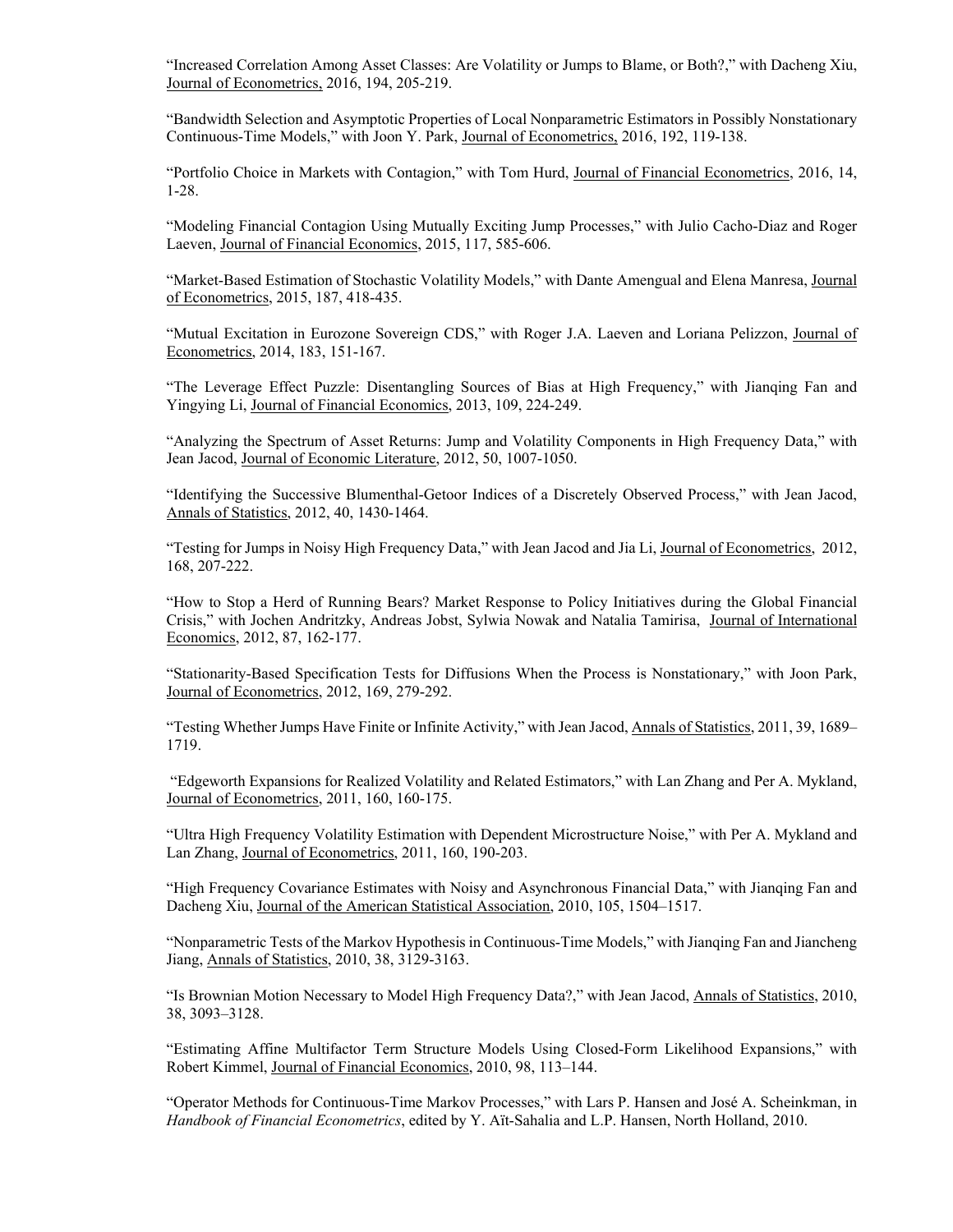"Estimating and Testing Continuous-Time Models in Finance: The Role of Transition Densities," Annual Review of Financial Economics, 2009, 1, 341-359.

"Nonparametric Transition-Based Tests for Jump-Diffusions," with Jianqing Fan and Heng Peng, Journal of the American Statistical Association, 2009, 104, 1102-1116.

"Estimating the Degree of Activity of Jumps in High Frequency Data," with Jean Jacod, Annals of Statistics, 2009, 37, 2202-2244.

"Estimating Volatility in the Presence of Market Microstructure Noise: A Review of the Theory and Practical Considerations," with Per Mykland, in *Handbook of Financial Time Series*, edited by Thomas Mikosch et al., Springer-Verlag, 2009.

"Portfolio Choice with Jumps: A Closed Form Solution," with Julio Cacho-Diaz and Tom Hurd, Annals of Applied Probability, 2009, 19, 556–584.

"High Frequency Market Microstructure Noise Estimates and Liquidity Measures," with Jialin Yu, Annals of Applied Statistics, 2009, 3, 422-457.

"Testing for Jumps in a Discretely Observed Process," with Jean Jacod, Annals of Statistics, 2009, 37, 184-222.

"Out of Sample Forecasts of Quadratic Variation," with Loriano Mancini, Journal of Econometrics, 2008, 147, 17-33.

"Fisher's Information for Discretely Sampled Lévy Processes," with Jean Jacod, Econometrica, 2008, 76, 727– 761.

"An Analysis of Hansen-Scheinkman Moment Estimators for Discretely and Randomly Sampled Diffusions," with Per A. Mykland, Journal of Econometrics, 2008, 144, 1-26.

"Closed-Form Likelihood Expansions for Multivariate Diffusions," Annals of Statistics, 2008, 36, 906-937.

"Volatility Estimators for Discretely Sampled Lévy Processes," with Jean Jacod, Annals of Statistics, 2007, 35, 355-392.

"Estimating Continuous-Time Models Using Discretely Sampled Data," Econometric Society World Congress Invited Lecture, in *Advances in Economics and Econometrics, Theory and Applications, Ninth World Congress*, edited by Richard Blundell, Persson Torsten and Whitney K. Newey, Econometric Society Monographs, Cambridge University Press, 2007.

"Maximum Likelihood Estimation of Stochastic Volatility Models," with Robert Kimmel, Journal of Financial Economics, 2007, 83, 413–452.

"Saddlepoint Approximations for Continuous-Time Markov Processes," with Jialin Yu, Journal of Econometrics, 2006, 134, 507-551.

"Likelihood Inference for Diffusions: A Survey," in *Frontiers in Statistics: In Honor of Peter J. Bickel's 65th Birthday*, edited by Jianqing Fan and Hira L. Koul, Imperial College Press, 2006.

"A Tale of Two Time Scales: Determining Integrated Volatility with Noisy High-Frequency Data," with Lan Zhang and Per A. Mykland, Journal of the American Statistical Association, 2005, 100, 1394-1411.

"How Often to Sample a Continuous-Time Process in the Presence of Market Microstructure Noise," with Per A. Mykland and Lan Zhang, Review of Financial Studies, 2005, 18, 351-416.

"Estimators of Diffusions with Randomly Spaced Discrete Observations: A General Theory," with Per A. Mykland, Annals of Statistics, 2004, 32, 2186-2222.

"Luxury Goods and the Equity Premium," with Jonathan Parker and Motohiro Yogo, Journal of Finance, 2004, 59, 2959-3004.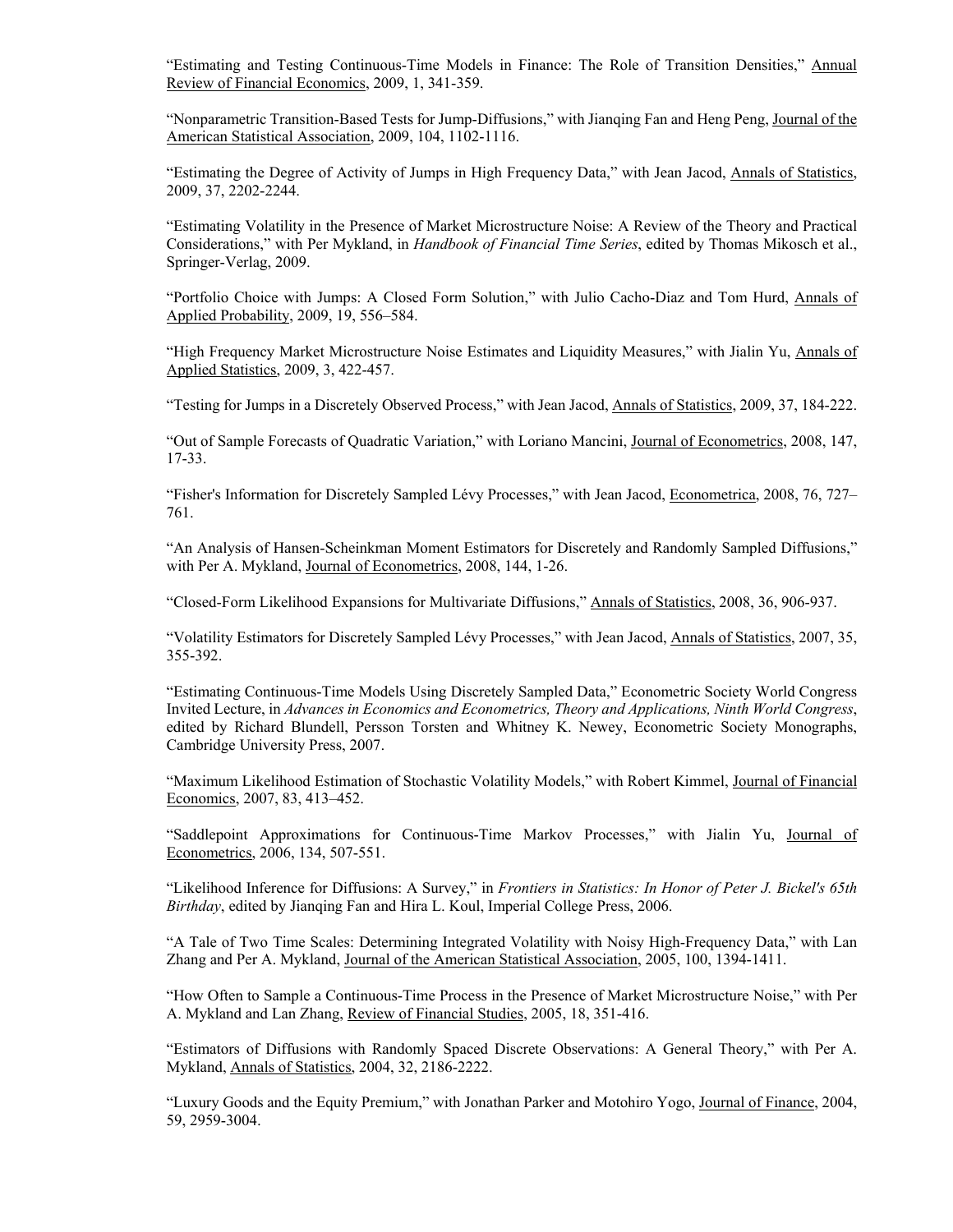"Disentangling Diffusion from Jumps," Journal of Financial Economics, 2004, 74, 487-528.

"Nonparametric Option Pricing Under Shape Restrictions," with Jefferson Duarte, Journal of Econometrics, 2003, 116, 9-47.

"The Effects of Random and Discrete Sampling When Estimating Continuous-Time Diffusions," with Per A. Mykland, Econometrica, 2003, 71, 483-549.

"Telling From Discrete Data Whether the Underlying Continuous-Time Model is a Diffusion," Journal of Finance, 2002, 57, 2075-2112.

"Maximum-Likelihood Estimation of Discretely Sampled Diffusions: A Closed-Form Approximation Approach," Econometrica, 2002, 70, 1, 223-262. This paper was awarded the 1998 Cornerstone Research Award.

"Goodness-of-Fit Tests for Regression Using Kernel Methods," with Peter Bickel and Thomas Stoker, Journal of Econometrics, 2001, 105, 2, 363-412.

"Variable Selection for Portfolio Choice," with Michael Brandt, Journal of Finance, 2001, 56, 4, 1297-1351. This paper was awarded the 2001 Annual FAME Research Prize.

"Do Option Markets Correctly Price the Probabilities of Movement of the Underlying Asset?" with Yubo Wang and Francis Yared, Journal of Econometrics, 2001, 102, 67-110. This paper was awarded the Dennis J. Aigner for the best paper in applied econometrics published in the *Journal of Econometrics* in 2001 and 2002.

"Nonparametric Risk Management and Implied Risk Aversion," with Andrew W. Lo, Journal of Econometrics, 2000, 94, 9-51.

"Transition Densities for Interest Rate and Other Nonlinear Densities," Journal of Finance, 1999, 54, 1361- 1395. Reprinted in: *Introduction to Mathematical Finance* (San Diego, CA, 1997), 65--99, Proc. Sympos. Appl. Math., 57, American Mathematical Society, Providence, RI, 1999.

"Nonparametric Estimation of State-Price-Densities Implicit in Financial Asset Prices," with Andrew W. Lo, Journal of Finance, 1998, 53, 499-547.

"Dynamic Equilibrium and Volatility in Financial Asset Markets," Journal of Econometrics, 1998, 84, 93-128.

"Testing Continuous-Time Models of the Spot Interest Rate," Review of Financial Studies, 1996, 9, 385-426. This paper was awarded the Michael J. Brennan Award for the best paper published in the Review of Financial Studies in 1996.

"Nonparametric Pricing of Interest Rate Derivative Securities," Econometrica, 1996, 64, 527-560 (lead article). Reprinted in *Modeling Stock Market Volatility: Bridging the Gap to Continuous Time*, edited by Peter E. Rossi, Academic Press, 1997.

"Entry-Exit Decisions of Foreign Firms and Import Prices," Annales d'Economie et de Statistique, 1994, 34, 219-244.

"Updating Input-Output Tables," with M. Balinski and G. Demange, in *Economic Essays in Honor of Edmond Malinvaud,* MIT Press, Cambridge, 1991.

### **BOOKS**

*High Frequency Financial Econometrics,* with Jean Jacod, Princeton University Press, 2014.

*Handbook of Financial Econometrics*, 2 volumes, co-edited with Lars Peter Hansen, North Holland, 2010.